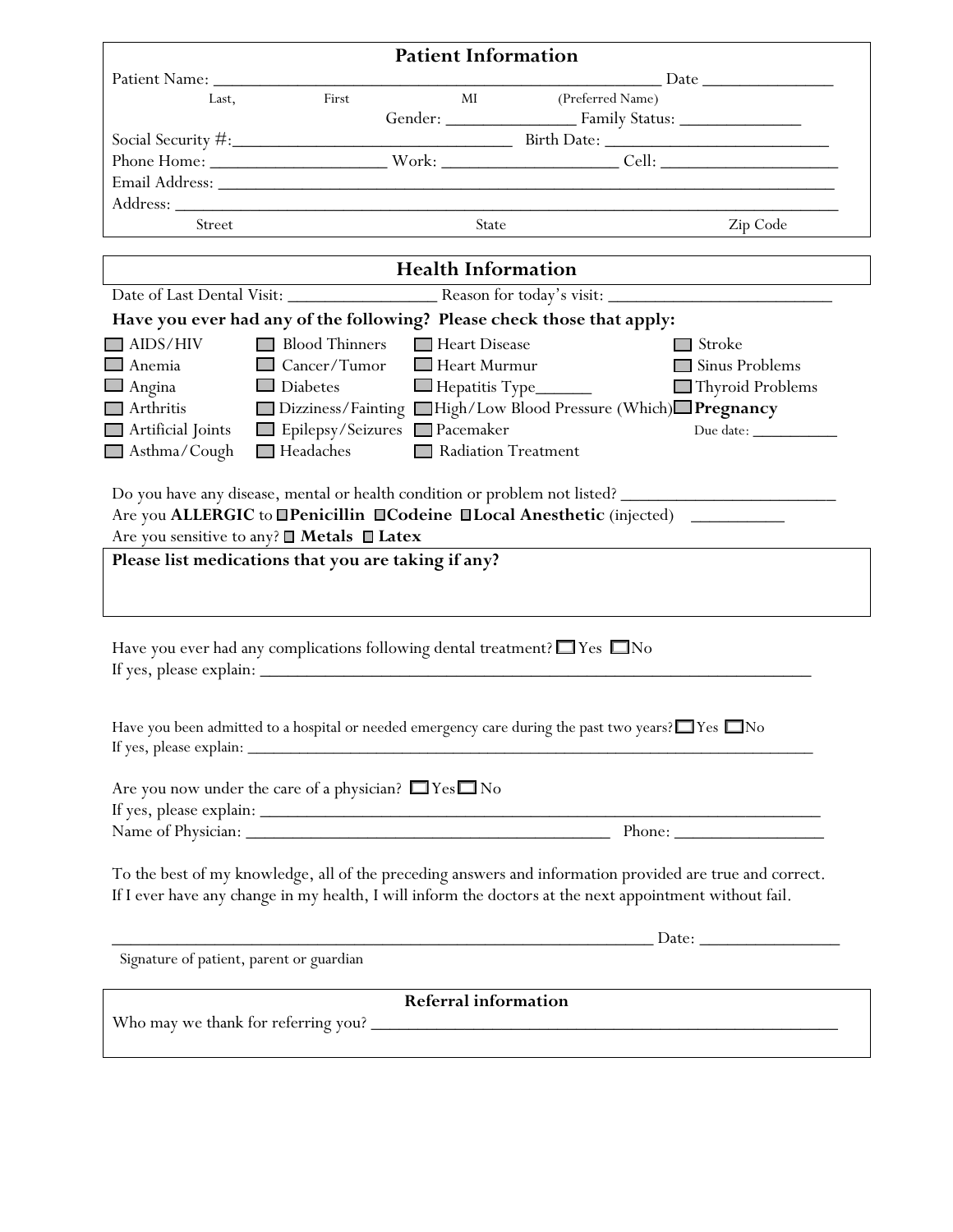|                                                                                                                                                                                                                                                                                                  | <b>Spouse or Responsible Party</b> | (If Different from patient) |  |                            |  |  |
|--------------------------------------------------------------------------------------------------------------------------------------------------------------------------------------------------------------------------------------------------------------------------------------------------|------------------------------------|-----------------------------|--|----------------------------|--|--|
| $Name: \_$                                                                                                                                                                                                                                                                                       |                                    |                             |  |                            |  |  |
| $\Box$ Male $\Box$ Female                                                                                                                                                                                                                                                                        |                                    |                             |  | Married Single Child Other |  |  |
|                                                                                                                                                                                                                                                                                                  |                                    |                             |  |                            |  |  |
|                                                                                                                                                                                                                                                                                                  |                                    |                             |  |                            |  |  |
|                                                                                                                                                                                                                                                                                                  |                                    |                             |  |                            |  |  |
| Street                                                                                                                                                                                                                                                                                           |                                    |                             |  | Apartment                  |  |  |
| City                                                                                                                                                                                                                                                                                             |                                    | State                       |  | Zip Code                   |  |  |
| <b>Employment Information</b>                                                                                                                                                                                                                                                                    |                                    |                             |  |                            |  |  |
| The following is for: $\Box$ the patient $\Box$ the person responsible for payment                                                                                                                                                                                                               |                                    |                             |  |                            |  |  |
|                                                                                                                                                                                                                                                                                                  |                                    |                             |  |                            |  |  |
| Street                                                                                                                                                                                                                                                                                           | City, State Zip Code Phone         |                             |  |                            |  |  |
| <b>Insurance Information</b>                                                                                                                                                                                                                                                                     |                                    |                             |  |                            |  |  |
| Primary                                                                                                                                                                                                                                                                                          |                                    |                             |  |                            |  |  |
| Last<br>$\label{eq:1} \begin{minipage}[c]{0.9\linewidth} \hspace*{0.2cm} \textbf{Insured's Birth Date:} \begin{minipage}[c]{0.9\linewidth} \normalsize \textbf{ID } \# \textbf{:=} \normalsize \textbf{ID} \end{minipage} \vspace*{-0.2cm}$                                                      | First                              | MI                          |  |                            |  |  |
|                                                                                                                                                                                                                                                                                                  |                                    |                             |  |                            |  |  |
|                                                                                                                                                                                                                                                                                                  |                                    |                             |  |                            |  |  |
|                                                                                                                                                                                                                                                                                                  |                                    |                             |  |                            |  |  |
|                                                                                                                                                                                                                                                                                                  |                                    |                             |  |                            |  |  |
| <b>Consent for Services</b>                                                                                                                                                                                                                                                                      |                                    |                             |  |                            |  |  |
| As a condition of your treatment by this office, financial arrangements must be made in advance. The practice depends upon reimbursement from the patients for<br>the costs incurred in their care and financial responsibility on the part of each patient must be determined before treatment. |                                    |                             |  |                            |  |  |

**All emergency dental services, or any dental services performed without previous financial arrangements, must be paid for in cash at the time services are performed.**

**Patients who carry dental insurance understand that all dental services furnished are charged directly to the patient and that he or she is personally responsible for payment of all dental services. This office will help prepare the patients insurance forms or assist in making collections from insurance companies and will credit any such collections to the patient's account. However, this dental office cannot render services on the assumption that our charges will be paid by insurance company. Patients is fully responsible for any payment sent to them by the insurance company for services rendered by our office and must notify the dental office to endorse payment to the office.**

**A service charge of 35% on the unpaid balance will be charged on all accounts extended for a period of six months from the date of the examination.**

**In consideration for the professional services rendered to me, or at my request, by the Doctor, I agree to pay therefore the reasonable value of said services to said Doctor, or his assignee, at the time said services are rendered. I further agree that the reasonable value of said services shall be as billed unless objected to, by me, in writing, within the time for payment thereof. I further agree that a waiver of any breach of any time or condition hereunder shall not constitute a waiver of any further term or condition and I further agree to pay all cost and reasonable attorney fees if suit be instituted hereunder.**

**I grant my permission to you or your assignee, to telephone me at my work to discuss matters related to this form.**

## **I have read the above conditions of treatment and payment and agree to their content.**

|                                                     | Date: | Relationship to Patient: |
|-----------------------------------------------------|-------|--------------------------|
| Signature of patient, parent or guardian            |       |                          |
|                                                     | Date: | Relationship to Patient: |
| Signature of guarantor of payment/responsible Party |       |                          |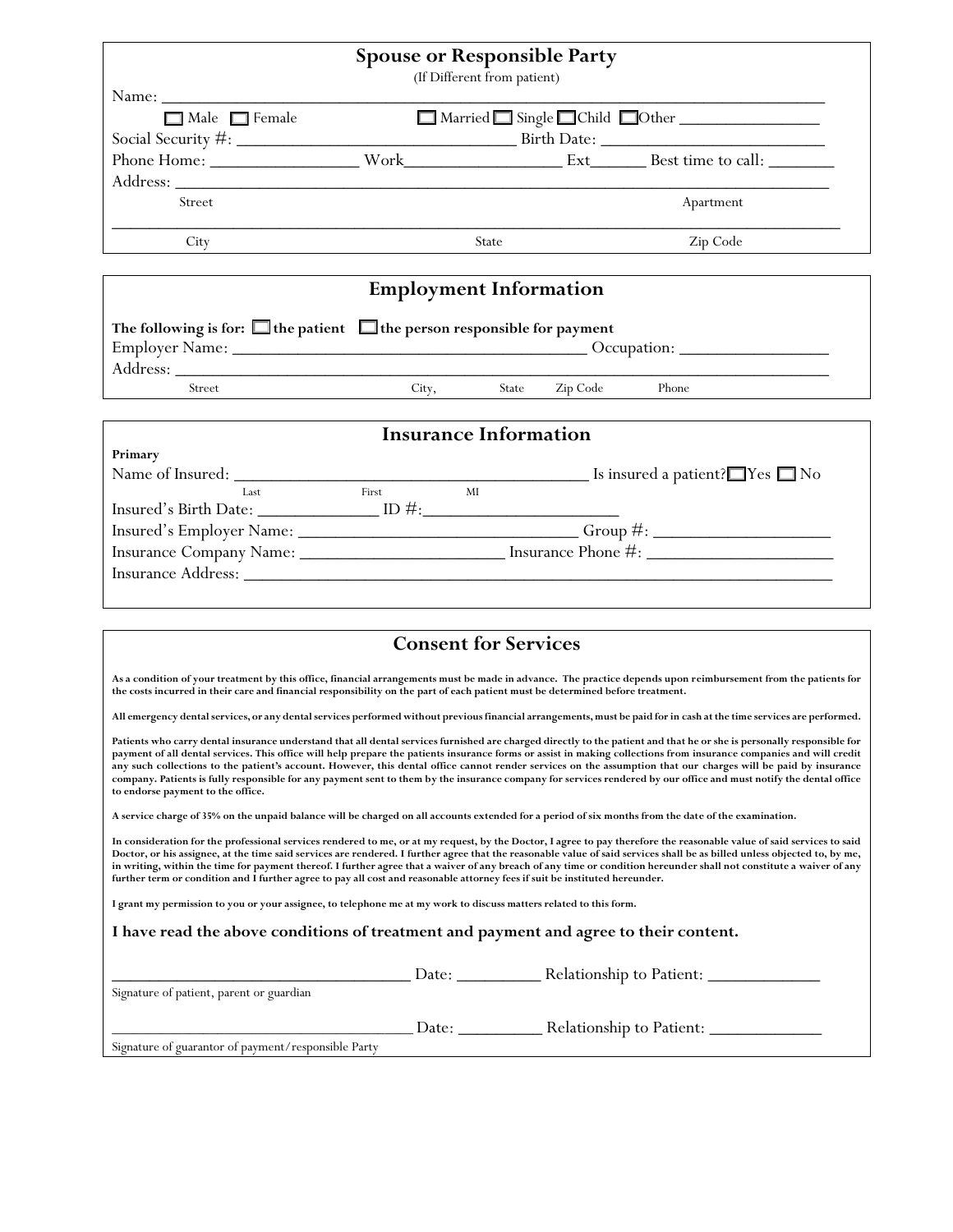

## **Office and Financial Policies**

Welcome to Smile Image Dentists and thank you for choosing us for your dental care. We are committed to providing you with the highest quality dental care, in an efficient, timely and cost effective manner. We hope that by providing you with our policies in advance we can prevent any misunderstanding or frustration at the time of your visit.

**Initial\_\_\_\_ Insurance: IT IS YOUR RESPONSIBILITY TO KNOW YOUR INDIVIDUAL POLICY COVERAGE! YOUR POLICY IS BETWEEN YOU AND THE INSURANDE COMPANY. WE FILE YOUR CLAIM AS A COURTESY**. **Due to the many variations in insurance policies, it is no longer an easy task to interpret each individual policy (this includes HMO'S and PPO'S). Although we try very hard to stay aware of these changes, it is not always possible. If a procedure or service is performed that is not covered, or we were given wrong information from your carrier in reference to your benefits, you will be responsible for that charge. Therefore, we urge you, the patient, to please verify your benefits (as we do) prior to any dental treatment. You need to VERIFY THAT THE PROCEDURE/DIAGNOSIS IS COVERED by your insurance company. Many companies exclude particular diagnose (such as nitrous oxide, crown build-up, full mouth debridement, and others) depending on your policy. Your failure to verify insurance covered could result in you being responsible for all cost. We at Smile Image will make every effort to verify and assist you in obtaining this information.**

**Initial\_\_\_\_\_ Late Arrivals:** We do our best to keep to the schedule. When a patient arrives late, it is impossible to stay on schedule. If you arrive more than 15 min. past your scheduled appointment time, you will be rescheduled so that other patients are not inconvenienced

**Initial\_\_\_\_\_ No Shows and Late Cancellations:** We require a **24-hour** advanced notice for **weekdays** and for **Saturday** cancellations **one week notice**. For your convenience, we will call to confirm your appointment one day prior to your appointment. If you cancel on the same day as your appointment, you will be considered a **NO SHOW** without penalty. The second **NO SHOW** may result in a **\$35.00 charge to your account**.

**Initial\_\_\_\_\_ Minors:** The parent or guardian accompanying a minor are responsible for providing current insurance information for the minor and/or payment in full for services provided. **We are able to take the payment over the phone with a credit card.**

**I have read, understand, and agree to the above office and financial policies. I hereby attest that I have given and agree to provide current personal and insurance information. I authorize Smile Image Dentists to file any necessary insurance claims on my behalf.** 

| <b>Patient Name:</b>                   | DOB:  |  |  |
|----------------------------------------|-------|--|--|
|                                        |       |  |  |
| <b>Responsible Person's Signature:</b> | Date: |  |  |